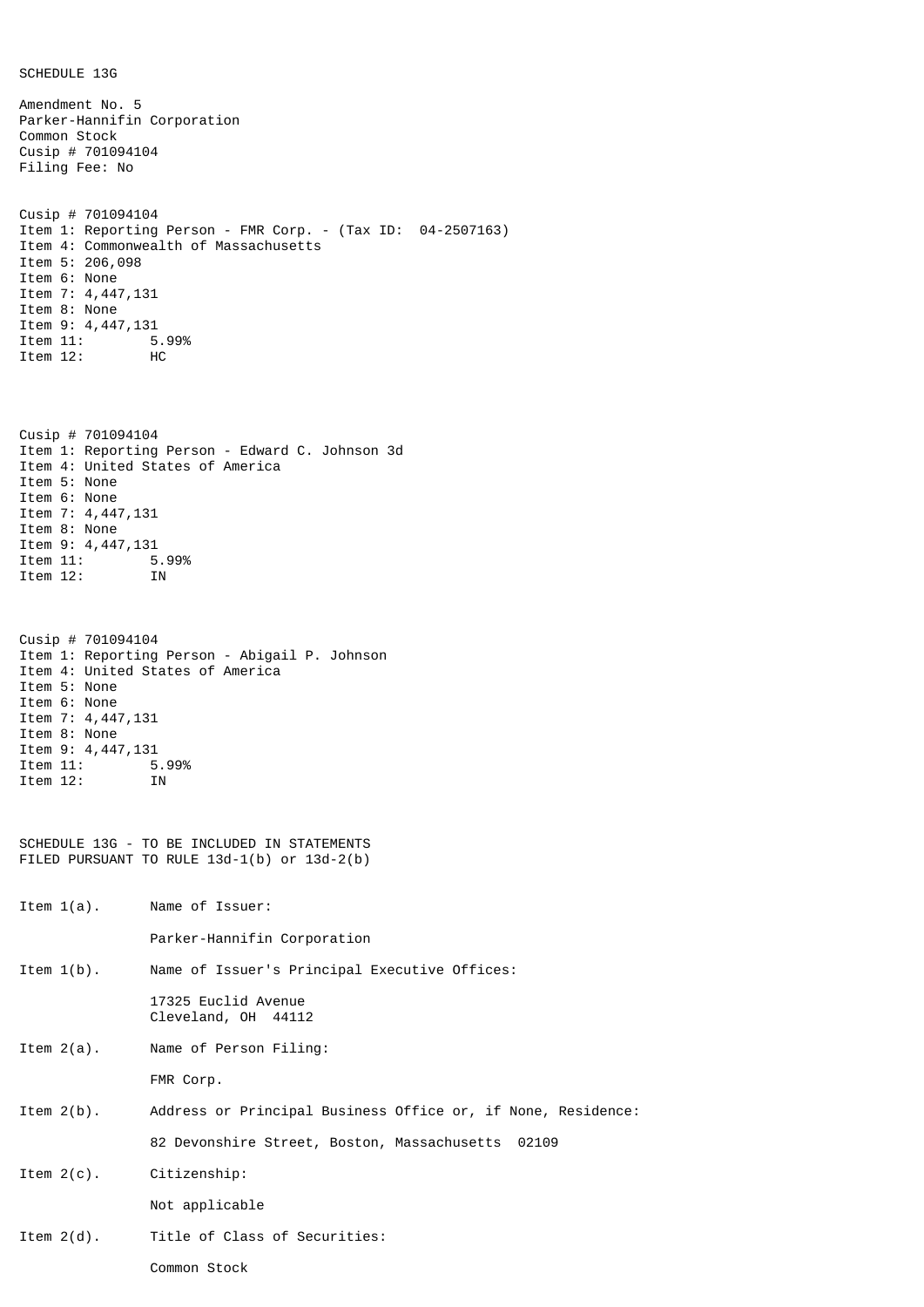Item 2(e). CUSIP Number:

## 701094104

Item 3. This statement is filed pursuant to Rule 13d-1(b) or 13d-2(b) and the person filing, FMR Corp., is a parent holding company in accordance with Section 240.13d-1(b)(ii)(G). (Note: See Item 7).

Item 4. Ownership

(a) Amount Beneficially Owned: 4,447,131 (b) Percent of Class: 5.99% (c) Number of shares as to which such person has: (i) sole power to vote or to direct the vote: 206,098 (ii) shared power to vote or to direct the vote: None (iii) sole power to dispose or to direct the disposition of:

(iv) shared power to dispose or to direct the disposition of: None

Item 5. Ownership of Five Percent or Less of a Class.

Not applicable.

4,447,131

Item 6. Ownership of More than Five Percent on Behalf of Another Person.

Various persons have the right to receive or the power to direct the receipt of dividends from, or the proceeds from the sale of, the common stock of Parker-Hannifin Corporation. No one person's interest in the common stock of Parker-Hannifin Corporation is more than five percent of the total outstanding common stock.

Item 7. Identification and Classification of the Subsidiary Which Acquired the Security Being Reported on By the Parent Holding Company.

See attached Exhibit(s) A and B.

Item 8. Identification and Classification of Members of the Group.

Not applicable, see attached Exhibit A.

Item 9. Notice of Dissolution of Group.

Not applicable.

Item 10. Certification.

By signing below I certify that, to the best of my knowledge and belief, the securities referred to above were acquired in the ordinary course of business and were not acquired for the purpose of and do not have the effect of changing or influencing the control of the issuer of such securities and were not acquired in connection with or as a participant in any transaction having such purpose or effect.

## Signature

After reasonable inquiry and to the best of my knowledge and belief, I certify that the information set forth in this Schedule 13G in connection with FMR Corp.'s beneficial ownership of the common stock of Parker-Hannifin Corporation at August 31, 1996 is true, complete and correct.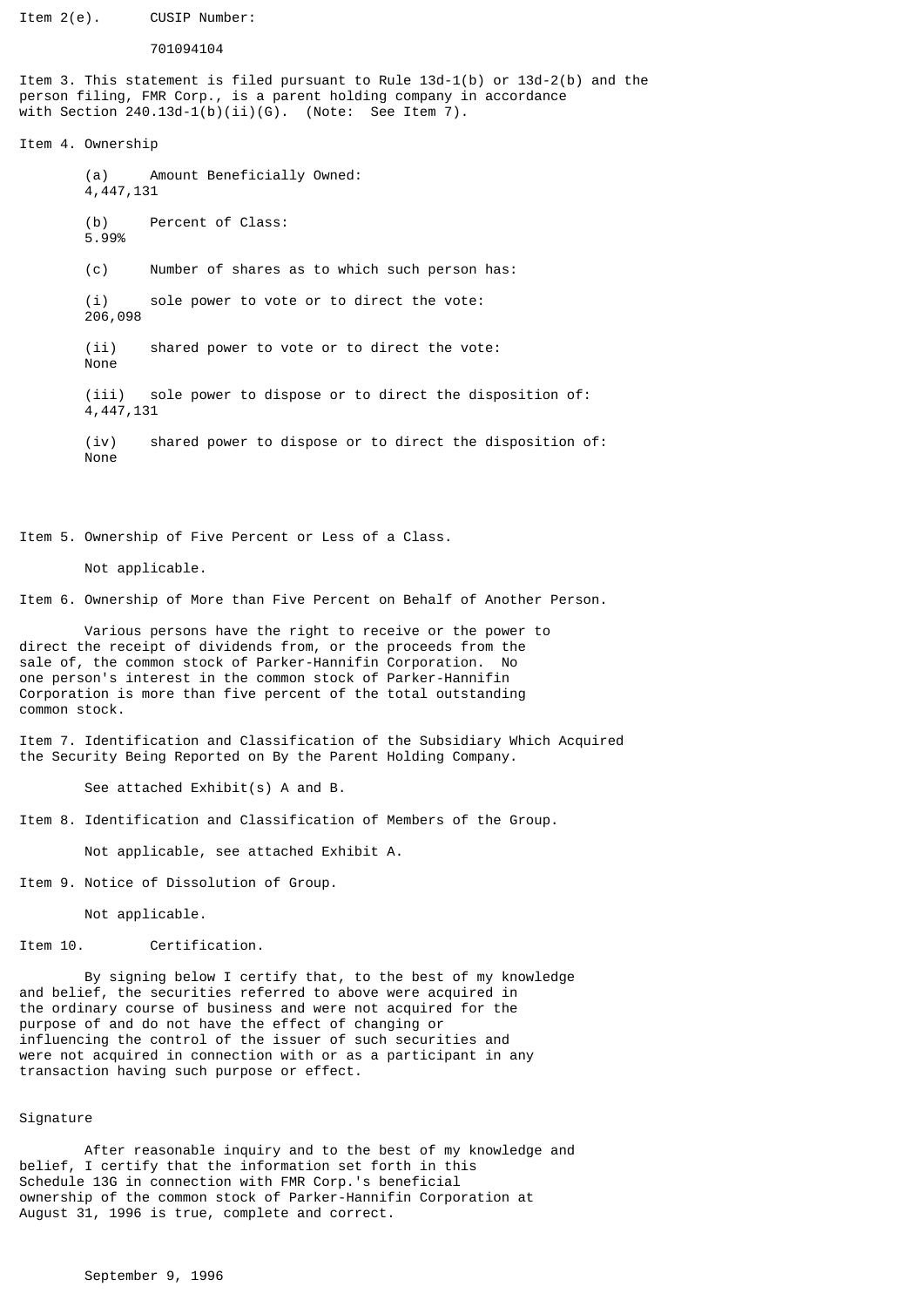Date

/s/Arthur S. Loring Signature

Arthur S. Loring, Vice President Name/Title

SCHEDULE 13G - TO BE INCLUDED IN STATEMENTS FILED PURSUANT TO RULE 13d-1(b) or 13d-2(b)

Pursuant to the instructions in Item 7 of Schedule 13G, Fidelity Management & Research Company ("Fidelity"), 82 Devonshire Street, Boston, Massachusetts 02109, a wholly-owned subsidiary of FMR Corp. and an investment adviser registered under Section 203 of the Investment Advisers Act of 1940, is the beneficial owner of 4,127,733 shares or 5.56% of the common stock outstanding of Parker-Hannifin Corporation ("the Company") as a result of acting as investment adviser to various investment companies registered under Section 8 of the Investment Company Act of 1940.

Edward C. Johnson 3d, FMR Corp., through its control of Fidelity, and the funds each has sole power to dispose of the 4,127,733 shares owned by the Funds.

Neither FMR Corp. nor Edward C. Johnson 3d, Chairman of FMR Corp., has the sole power to vote or direct the voting of the shares owned directly by the Fidelity Funds, which power resides with the Funds' Boards of Trustees. Fidelity carries out the voting of the shares under written guidelines established by the Funds' Boards of Trustees.

Fidelity Management Trust Company, 82 Devonshire Street, Boston, Massachusetts 02109, a wholly-owned subsidiary of FMR Corp. and a bank as defined in Section  $3(a)(6)$  of the Securities Exchange Act of 1934, is the beneficial owner of 319,398 shares or 0.43% of the common stock outstanding of the Company as a result of its serving as investment manager of the institutional account(s).

Edward C. Johnson 3d and FMR Corp., through its control of Fidelity Management Trust Company, has sole dispositive power over 319,398 shares and sole power to vote or to direct the voting of 206,098 shares, and no power to vote or to direct the voting of 113,300 Shares of common stock owned by the institutional account(s) as reported above.

Members of the Edward C. Johnson 3d family and trusts for their benefit are the predominant owners of Class B shares of common stock of FMR Corp., representing approximately 49% of the voting power of FMR Corp. Mr. Johnson 3d owns 12.0% and Abigail P. Johnson owns 24.5% of the aggregate outstanding voting stock of FMR Corp. Mr. Johnson 3d is Chairman of FMR Corp. and Abigail P. Johnson is a Director of FMR Corp. The Johnson family group and all other Class B shareholders have entered into a shareholder's voting agreement under which all Class B shares will be voted in accordance with the majority vote of Class B shares. Accordingly, through their ownership of voting common stock and the execution of the shareholder's voting agreement, members of the Johnson family may be deemed, under the Investment Company Act of 1940, to form a controlling group with respect to FMR Corp.

SCHEDULE 13G - TO BE INCLUDED IN STATEMENTS FILED PURSUANT TO RULE 13d-1(b) or 13d-2(b)

RULE 13d-1(f)(1) AGREEMENT

The undersigned persons, on September 9, 1996, agree and consent to the joint filing on their behalf of this Schedule 13G in connection with their beneficial ownership of the common stock of Parker-Hannifin Corporation at August 31, 1996.

FMR Corp. By /s/Arthur S. Loring Arthur S. Loring Vice President - Legal Edward C. Johnson 3d